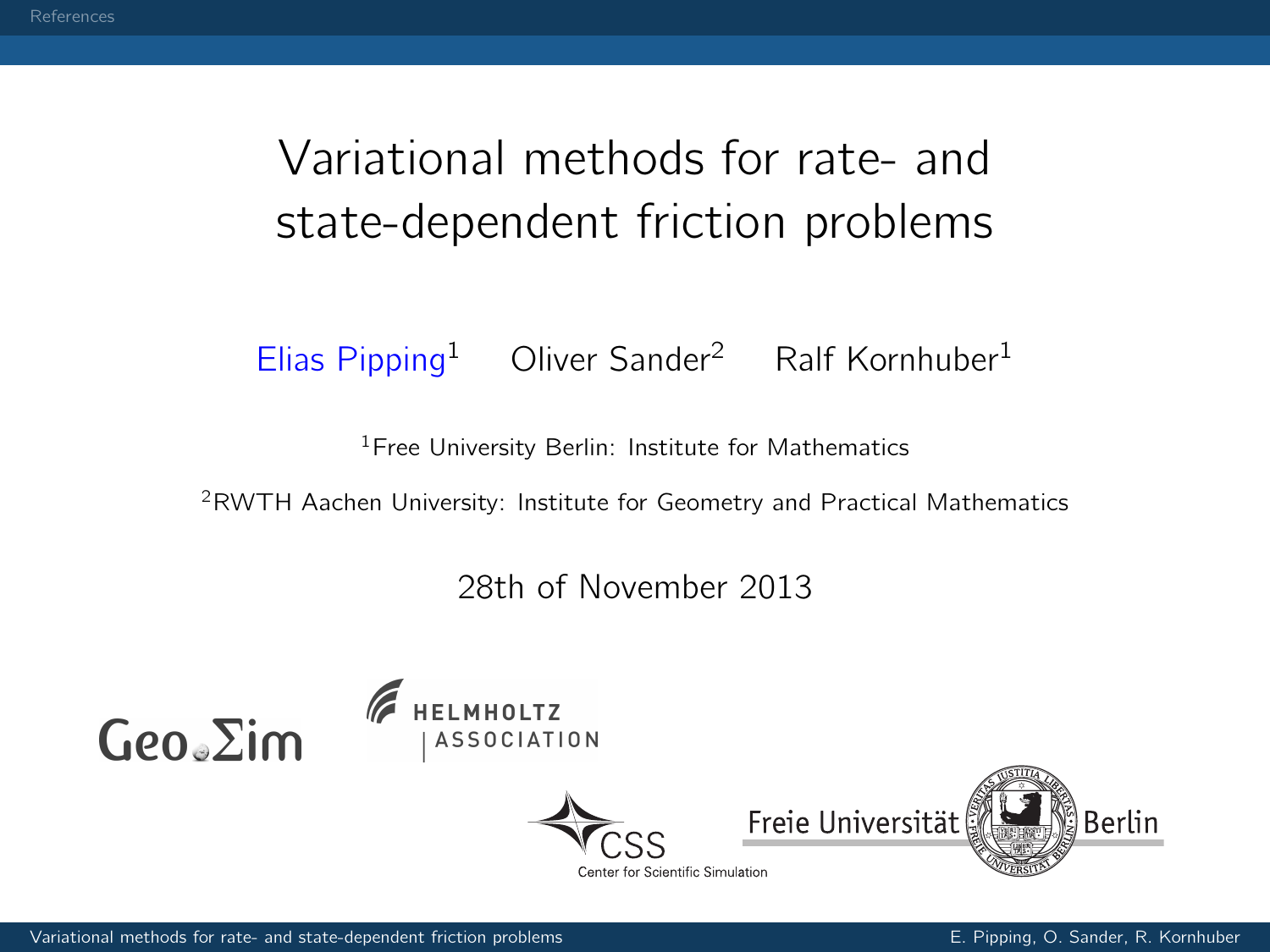## Experimental background



Figure : System response to jump in velocity (after steady-state sliding)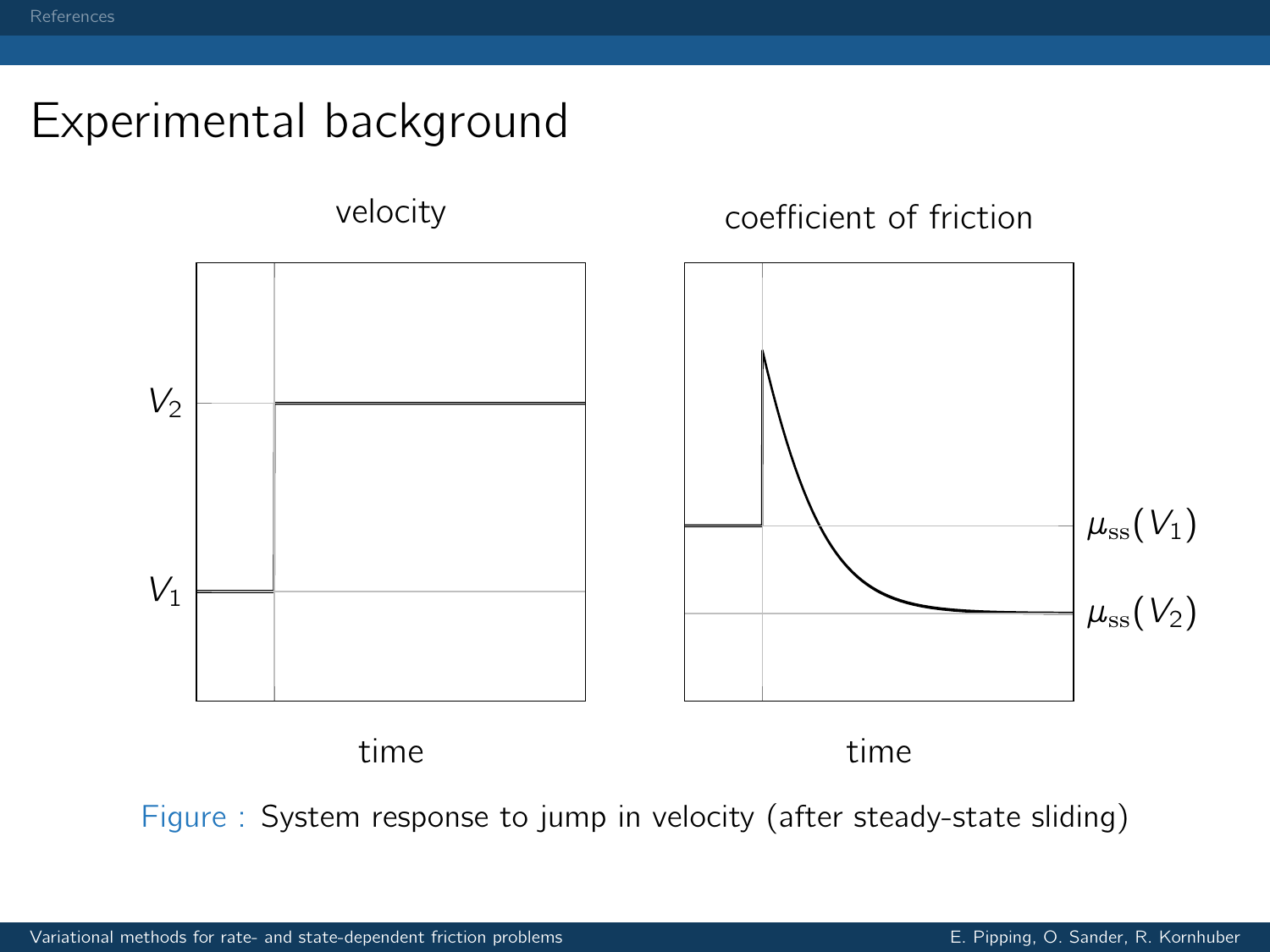Abstract setting

$$
\mu = \mu(V, \theta), \qquad \dot{\theta} = \dot{\theta}(\theta, V)
$$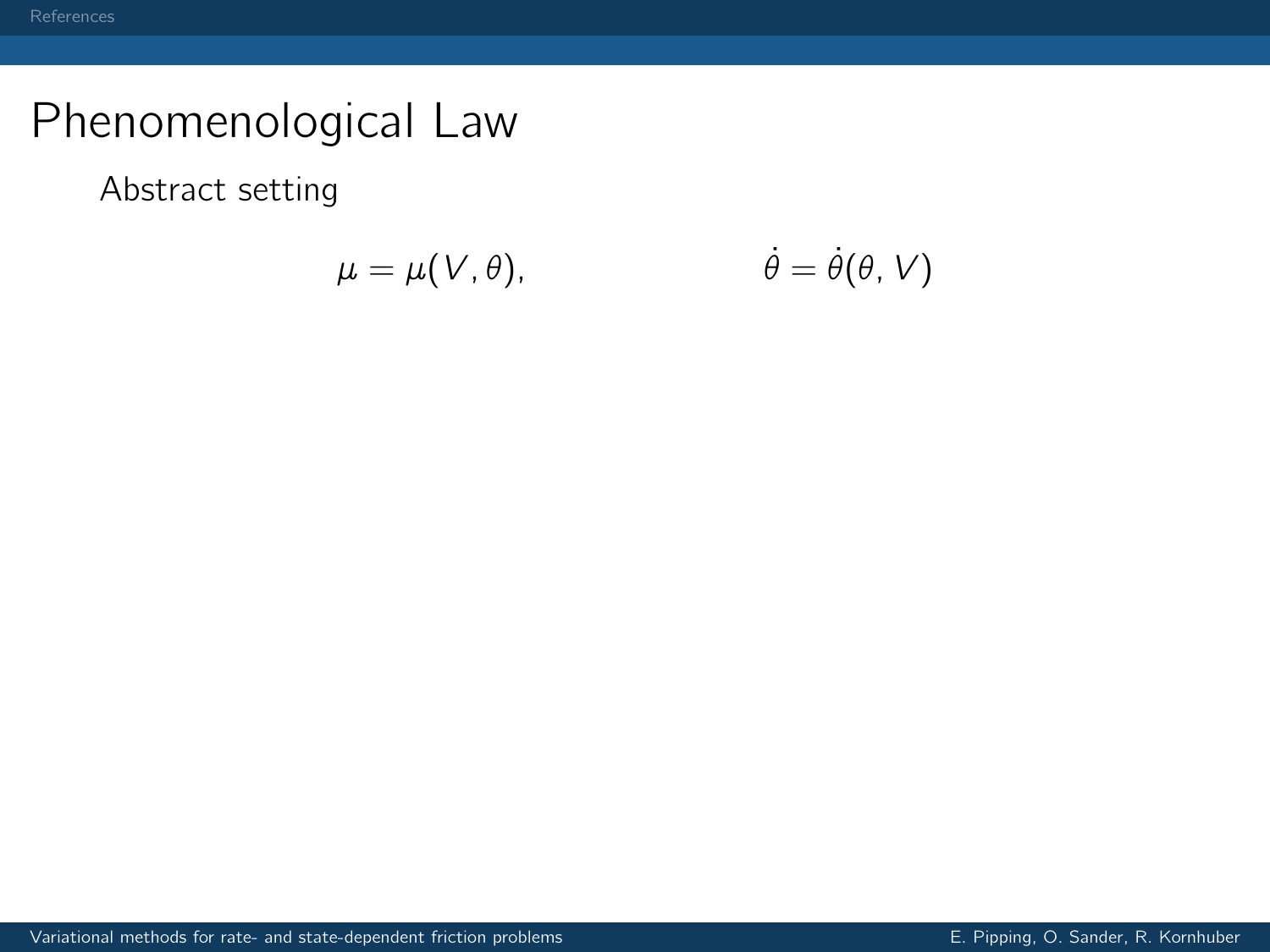Abstract setting

$$
\mu = \mu(V, \theta), \qquad \dot{\theta} = \dot{\theta}(\theta, V)
$$

Prominent example

$$
\mu(V,\theta) = \mu_* + a \log \frac{V}{V_*} + b \log \frac{\theta}{L/V_*}, \qquad \dot{\theta}(\theta,V) = 1 - \frac{\theta}{L/V}
$$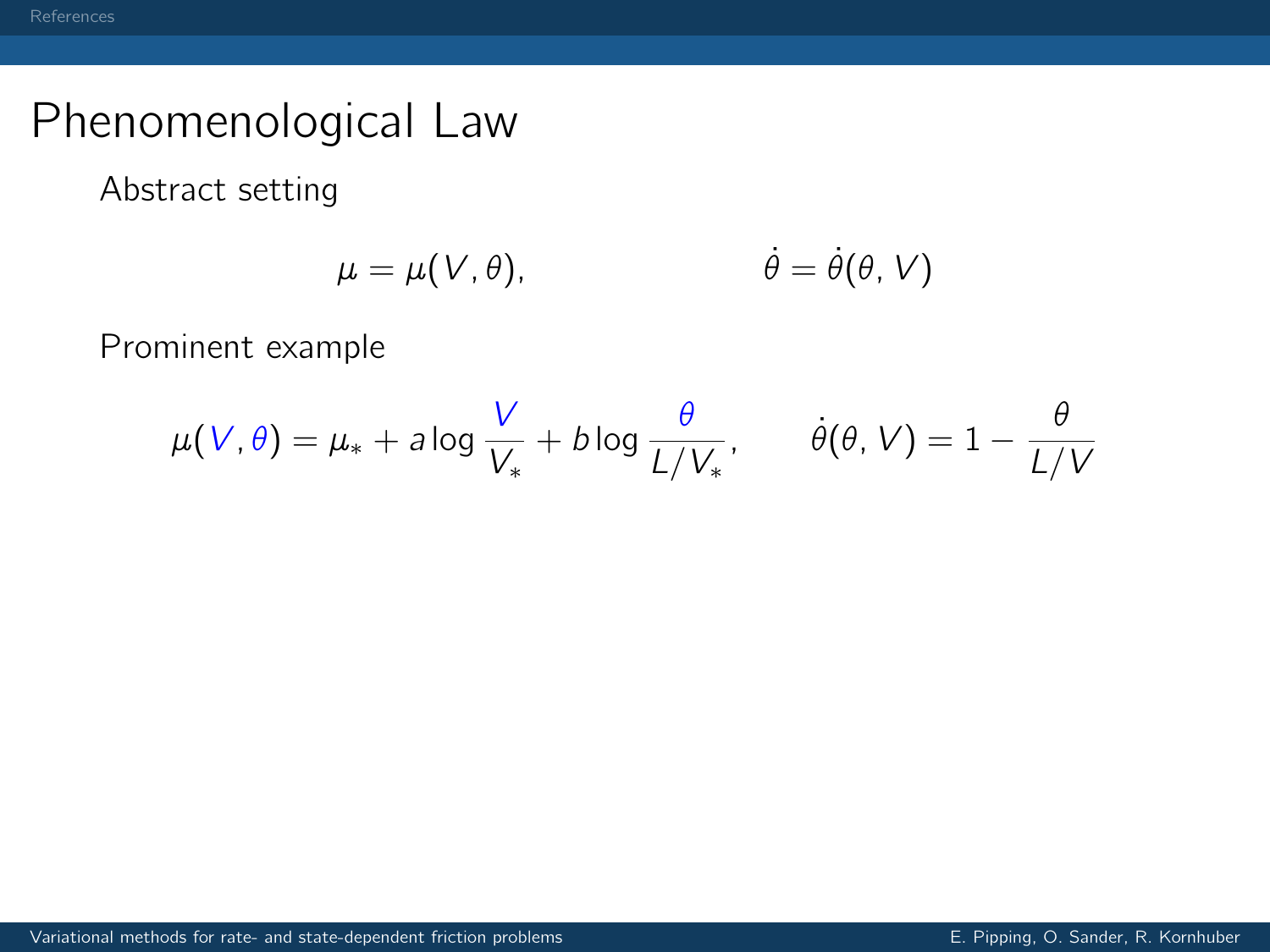Abstract setting

$$
\mu = \mu(V, \theta), \qquad \dot{\theta} = \dot{\theta}(\theta, V)
$$

Prominent example

$$
\mu(V,\theta) = \mu_* + a \log \frac{V}{V_*} + b \log \frac{\theta}{L/V_*}, \qquad \dot{\theta}(\theta,V) = 1 - \frac{\theta}{L/V}
$$



time

coefficient of friction Properties:

•  $\dot{\theta} = 0$  iff  $\theta = \theta_{\rm ss}(V) \coloneqq L/V$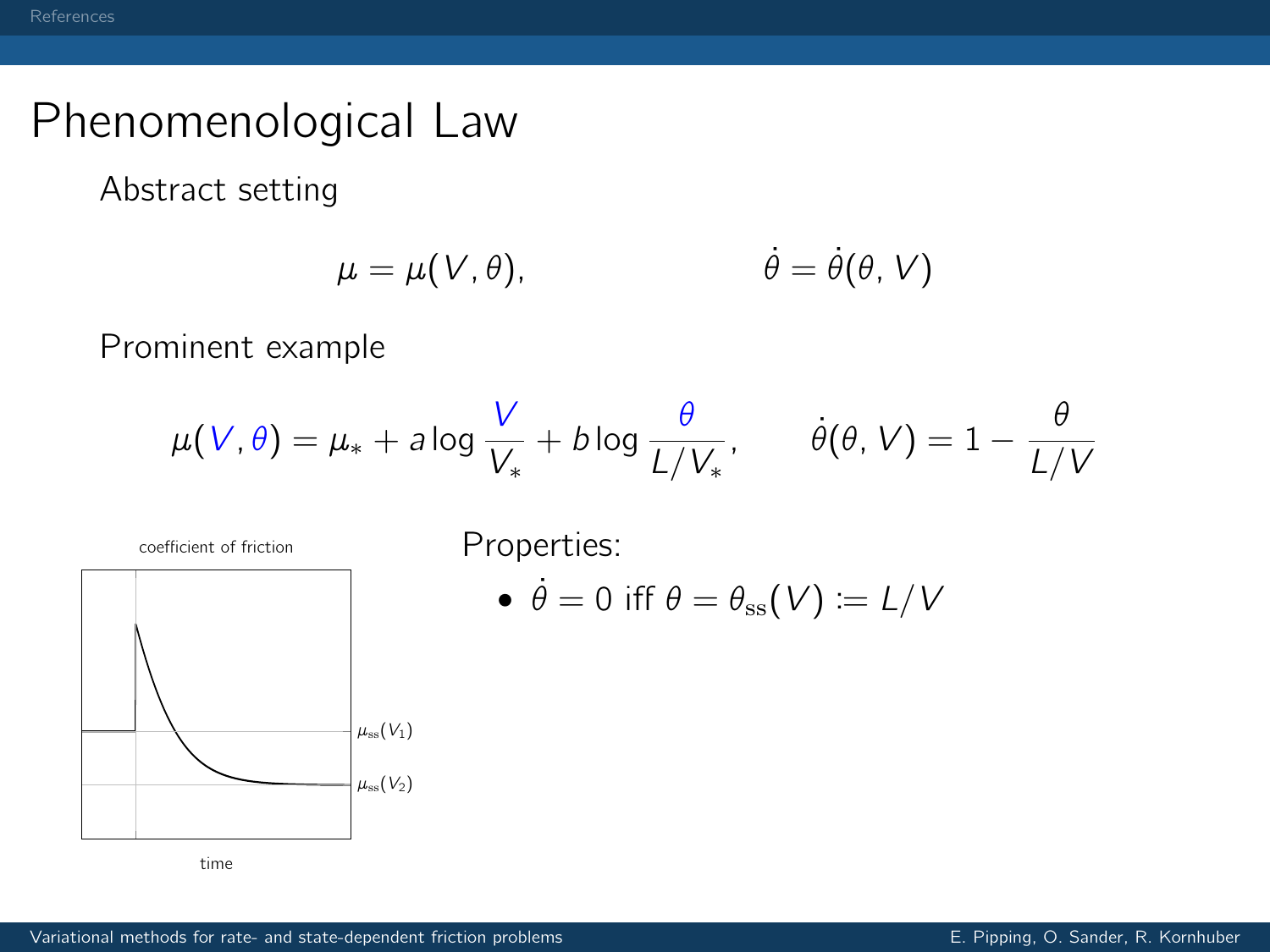Abstract setting

$$
\mu = \mu(V, \theta), \qquad \dot{\theta} = \dot{\theta}(\theta, V)
$$

Prominent example

$$
\mu(V,\theta) = \mu_* + a \log \frac{V}{V_*} + b \log \frac{\theta}{L/V_*}, \qquad \dot{\theta}(\theta,V) = 1 - \frac{\theta}{L/V}
$$



time

coefficient of friction Properties:

$$
\bullet\ \dot{\theta}=0\ \text{iff}\ \theta=\theta_{\text{ss}}(\mathcal{V})\coloneqq \mathcal{L}/\mathcal{V}
$$

• 
$$
\mu_{\text{ss}}(V) \coloneqq \mu(V, \theta_{\text{ss}}(V)) = \mu_* + (a - b) \log \frac{V}{V_*}
$$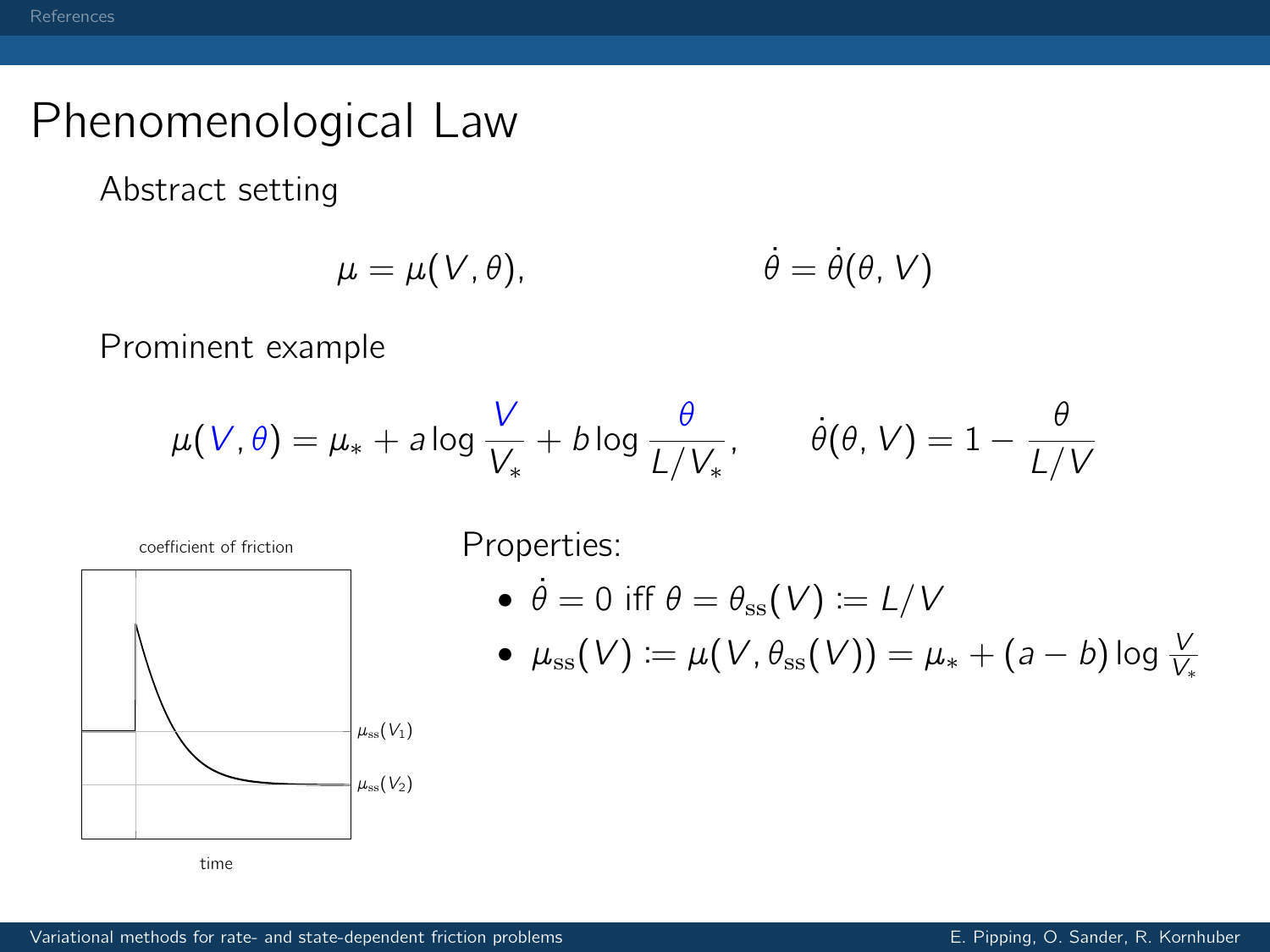Abstract setting

$$
\mu = \mu(V, \theta), \qquad \dot{\theta} = \dot{\theta}(\theta, V)
$$

Prominent example

$$
\mu(V,\theta) = \mu_* + a \log \frac{V}{V_*} + b \log \frac{\theta}{L/V_*}, \qquad \dot{\theta}(\theta,V) = 1 - \frac{\theta}{L/V}
$$



- $\dot{\theta} = 0$  iff  $\theta = \theta_{\rm ss}(V) \coloneqq L/V$
- $\bullet\;\; \mu_{\mathrm{ss}}(V)\coloneqq \mu(V,\theta_{\mathrm{ss}}(V))=\mu_*+(a-b)\log \frac{V}{V_*}$
- $\mu_{\rm ss}(V_2) \mu_{\rm ss}(V_1) = (a b) \log \frac{V_2}{V_1}$

time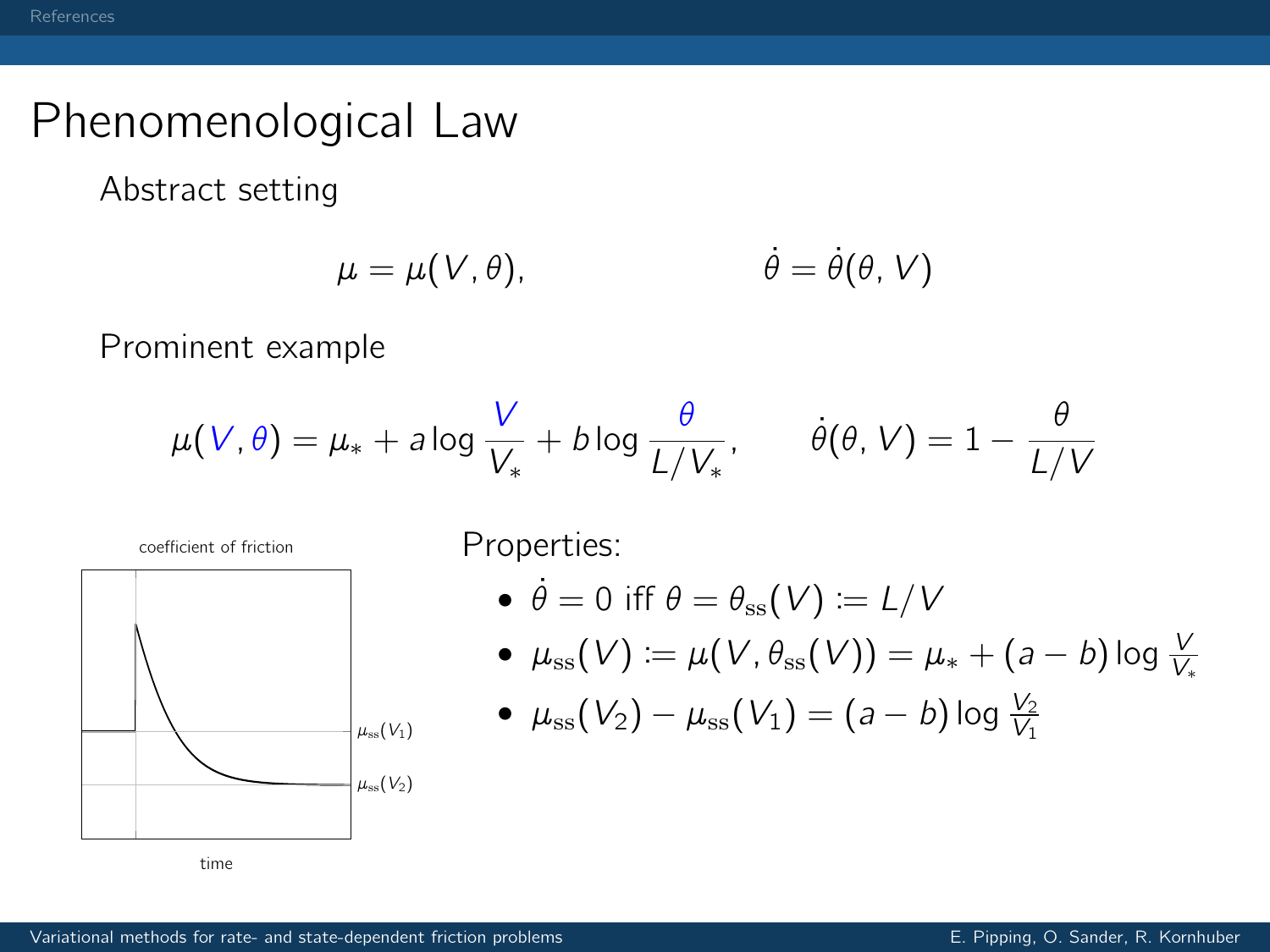Abstract setting

$$
\mu = \mu(V, \theta), \qquad \dot{\theta} = \dot{\theta}(\theta, V)
$$

Prominent example

$$
\mu(V,\theta) = \mu_* + a \log \frac{V}{V_*} + b \log \frac{\theta}{L/V_*}, \qquad \dot{\theta}(\theta,V) = 1 - \frac{\theta}{L/V}
$$



- $\dot{\theta} = 0$  iff  $\theta = \theta_{\rm ss}(V) \coloneqq L/V$
- $\bullet\;\; \mu_{\mathrm{ss}}(V)\coloneqq \mu(V,\theta_{\mathrm{ss}}(V))=\mu_*+(a-b)\log \frac{V}{V_*}$
- $\mu_{\rm ss}(V_2) \mu_{\rm ss}(V_1) = (a b) \log \frac{V_2}{V_1}$

Interpretation:

• time scale:  $L/V$ , regularisation from  $\mu = \mu(V)$ .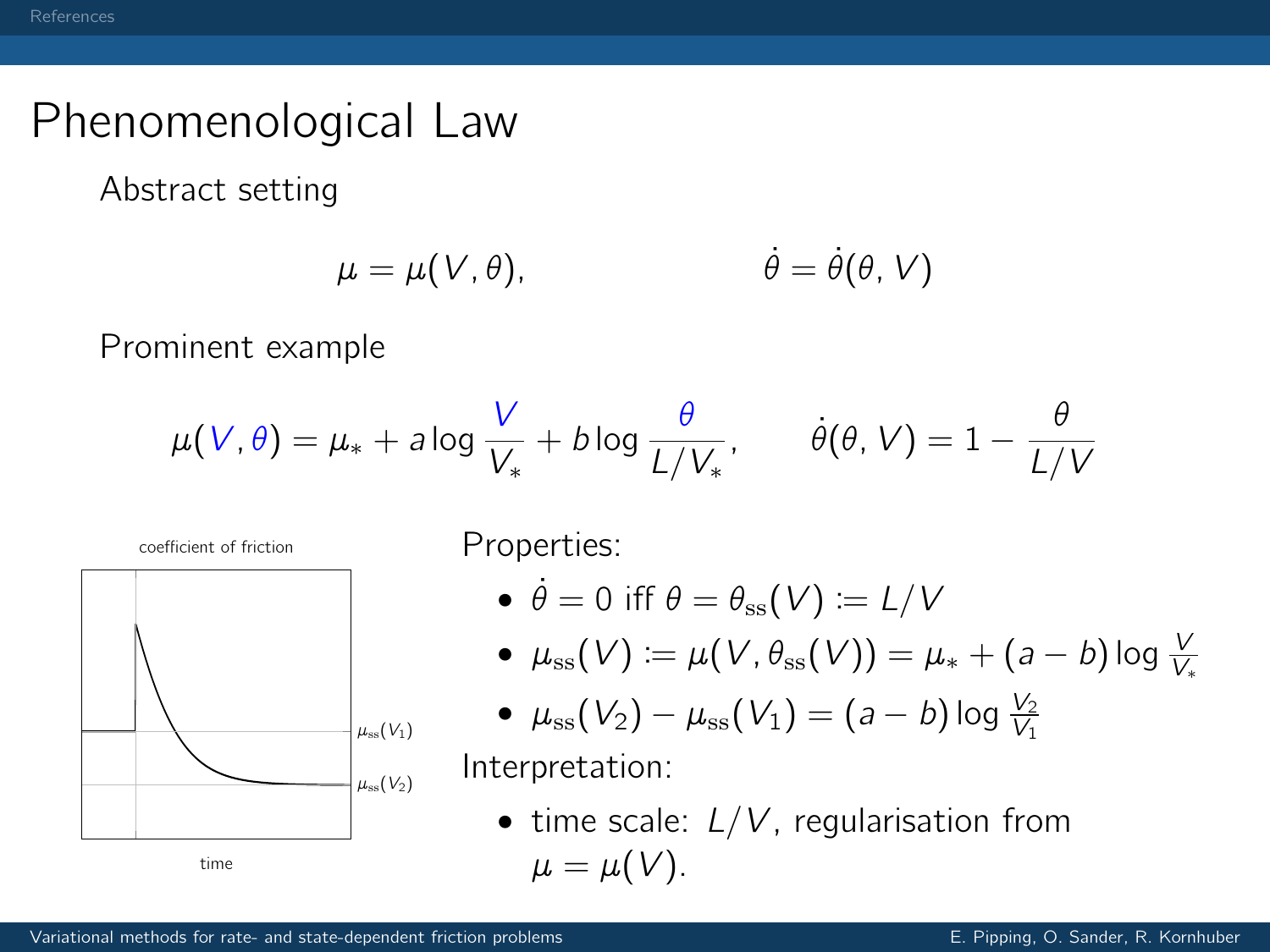## **Opinions**

What geoscientists think

- Widely applicable (e.g. wood/rock, pulverised fault gouge); can even be used for quantitative reproduction of data.
- Cumbersome.

What mathematicians think

- $\mu(V, \theta)$  monotone in V ( $\rightsquigarrow$  convex energies, etc.)
- $\dot{\theta}(V, \theta)$  gradient flow for fixed V.
- aside: needs slight modifications to be meaningful ( $\mu > 0$ ):  $\mu \rightsquigarrow \mu_s$ .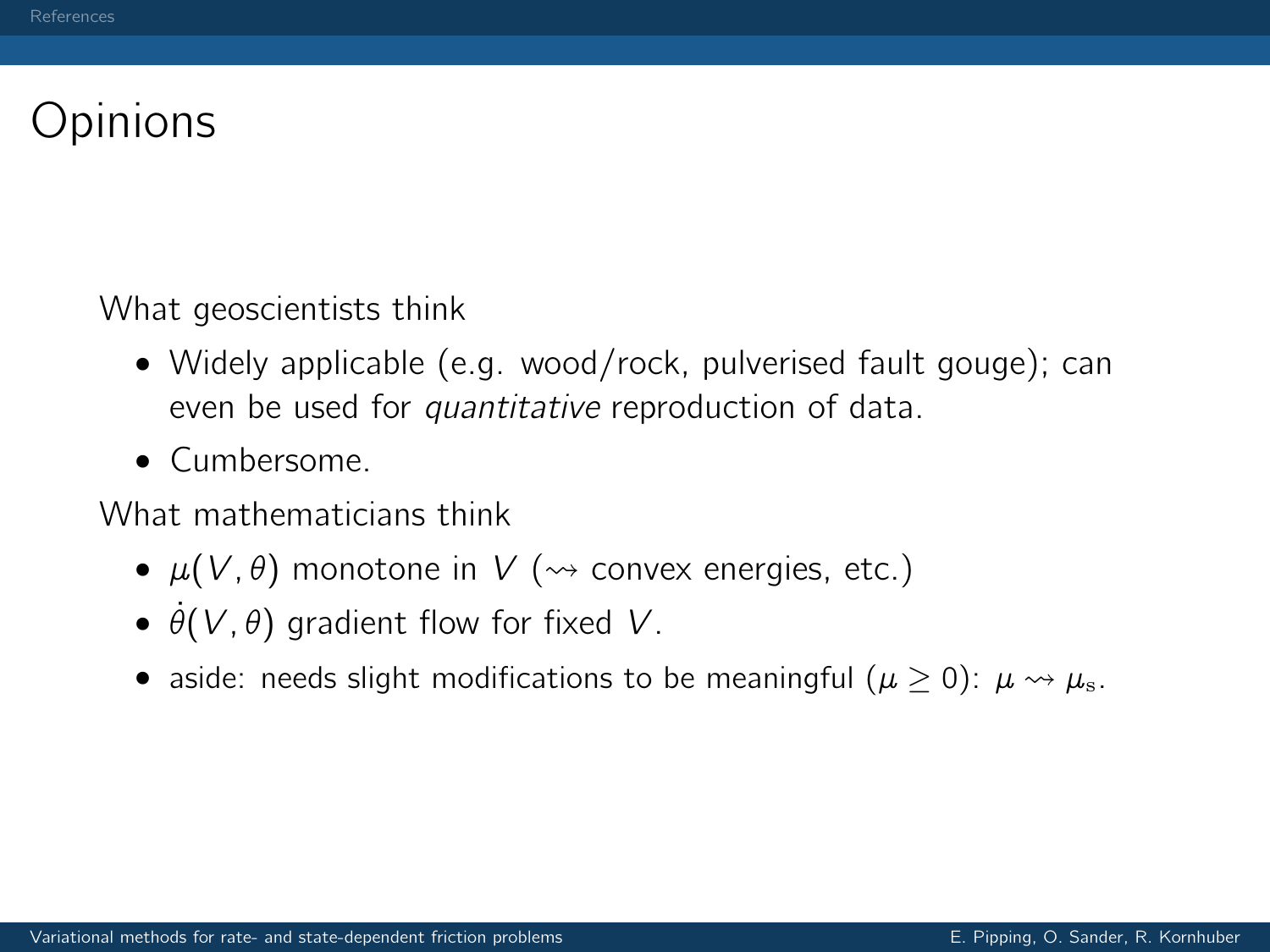# A problem involving RSD friction



 $\Gamma_c$   $\begin{bmatrix} 1 \end{bmatrix}^N$  With prescribed **u**(0), **u**(0), and  $\theta(0)$ .

$$
\sigma(\mathbf{u}) = \mathcal{C}\varepsilon(\mathbf{u}) \quad \text{in}
$$
\n
$$
\text{div}\,\sigma(\mathbf{u}) + \mathbf{b} = \rho\ddot{\mathbf{u}} \quad \text{in}
$$
\n
$$
\dot{\mathbf{u}}_n = 0 \quad \text{on}
$$
\n
$$
\sigma_t = -\lambda\dot{\mathbf{u}}, \quad \lambda = \frac{|\sigma_t|}{|\dot{\mathbf{u}}|} = \frac{|s_n|\mu_s(|\dot{\mathbf{u}}|, \theta)}{|\dot{\mathbf{u}}|} \quad \text{on}
$$
\n
$$
\dot{\theta} = \dot{\theta}(|\dot{\mathbf{u}}|, \theta) \quad \text{on}
$$

 $\Omega$  (linear elasticity)  $\Omega$  (momentum balance)  $\dot{\mathbf{u}}_n = 0$  on  $\mathsf{\Gamma}_\mathcal{C}$  (bilateral contact)<sup>1</sup>, i.e.  $\dot{\mathbf{u}} = \dot{\mathbf{u}}_t$  $\Gamma_c$  with  $\lambda = 0$  for  $\dot{\mathbf{u}} = 0$  $\Gamma_{N,D}$  $\Gamma$ <sub>C</sub> (family of ODEs)

with  $s_n \approx \sigma_n$ , constant in time<sup>1</sup>.

<sup>1</sup>Inherited from the RSD friction model

[Variational methods for rate- and state-dependent friction problems](#page-0-0) E. Pipping, O. Sander, R. Kornhuber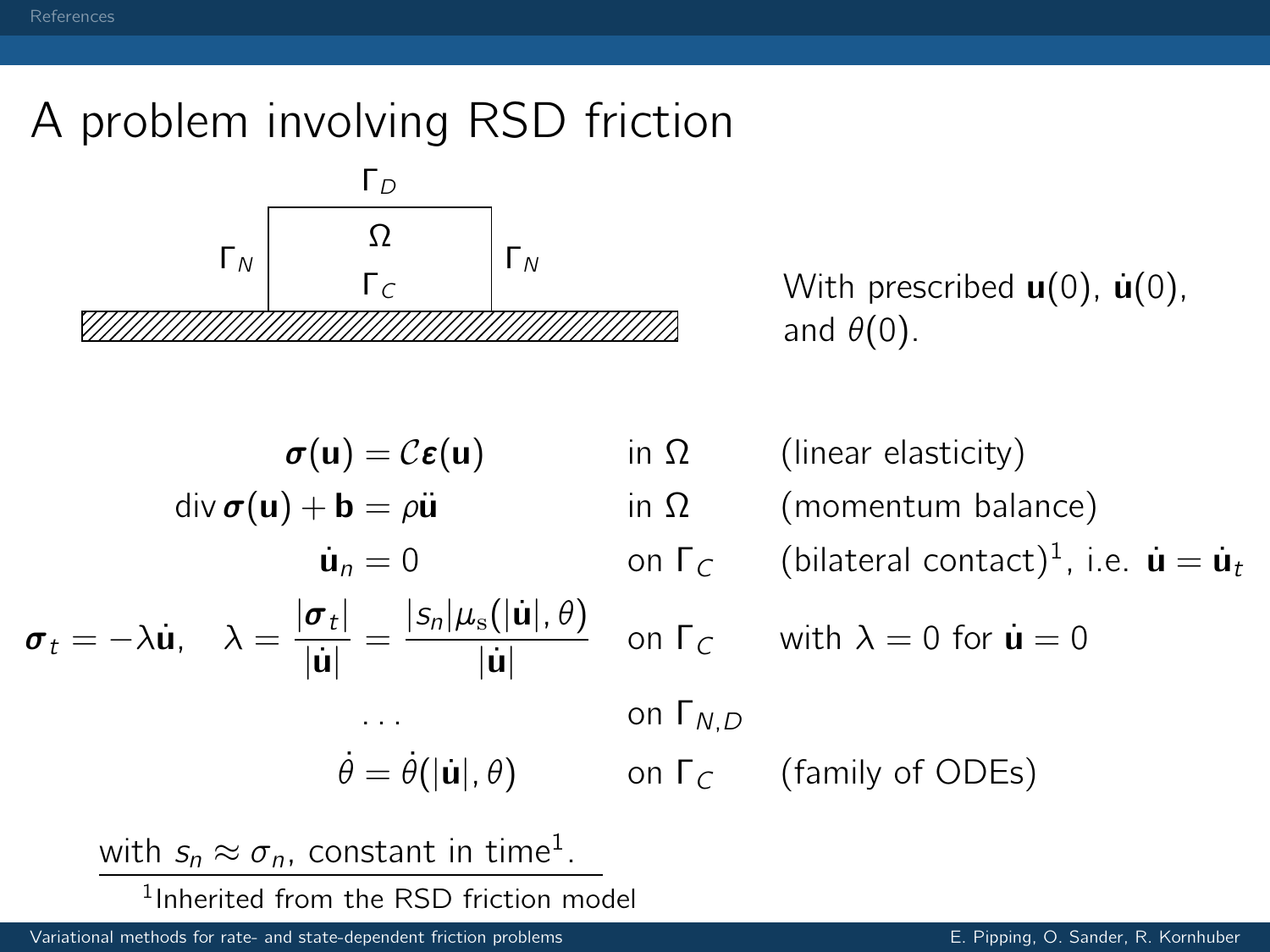### Weak formulation

We get

$$
\int_{\Omega} \rho \ddot{\mathbf{u}}(\mathbf{v} - \dot{\mathbf{u}}) + \int_{\Omega} C \boldsymbol{\varepsilon}(\mathbf{u}) \colon \boldsymbol{\varepsilon}(\mathbf{v} - \dot{\mathbf{u}}) + \int_{\Gamma_C} \phi(\mathbf{v}, \theta) \ge \int_{\Gamma_C} \phi(\dot{\mathbf{u}}, \theta) + \ell(\mathbf{v} - \dot{\mathbf{u}})
$$

for every  $\mathbf{v} \in \mathcal{H}$  with

$$
\mathcal{H} = \{ \mathbf{v} \in H^1(\Omega)^d : \mathbf{v} = 0 \text{ on } \Gamma_D, \mathbf{v}_n = 0 \text{ on } \Gamma_C \}
$$

or briefly

$$
0\in \textit{M\"{u}}+\textit{A}\textbf{u}+\partial\Phi(\dot{\textbf{u}},\theta)-\textit{\ell}\subset\mathcal{H}^*
$$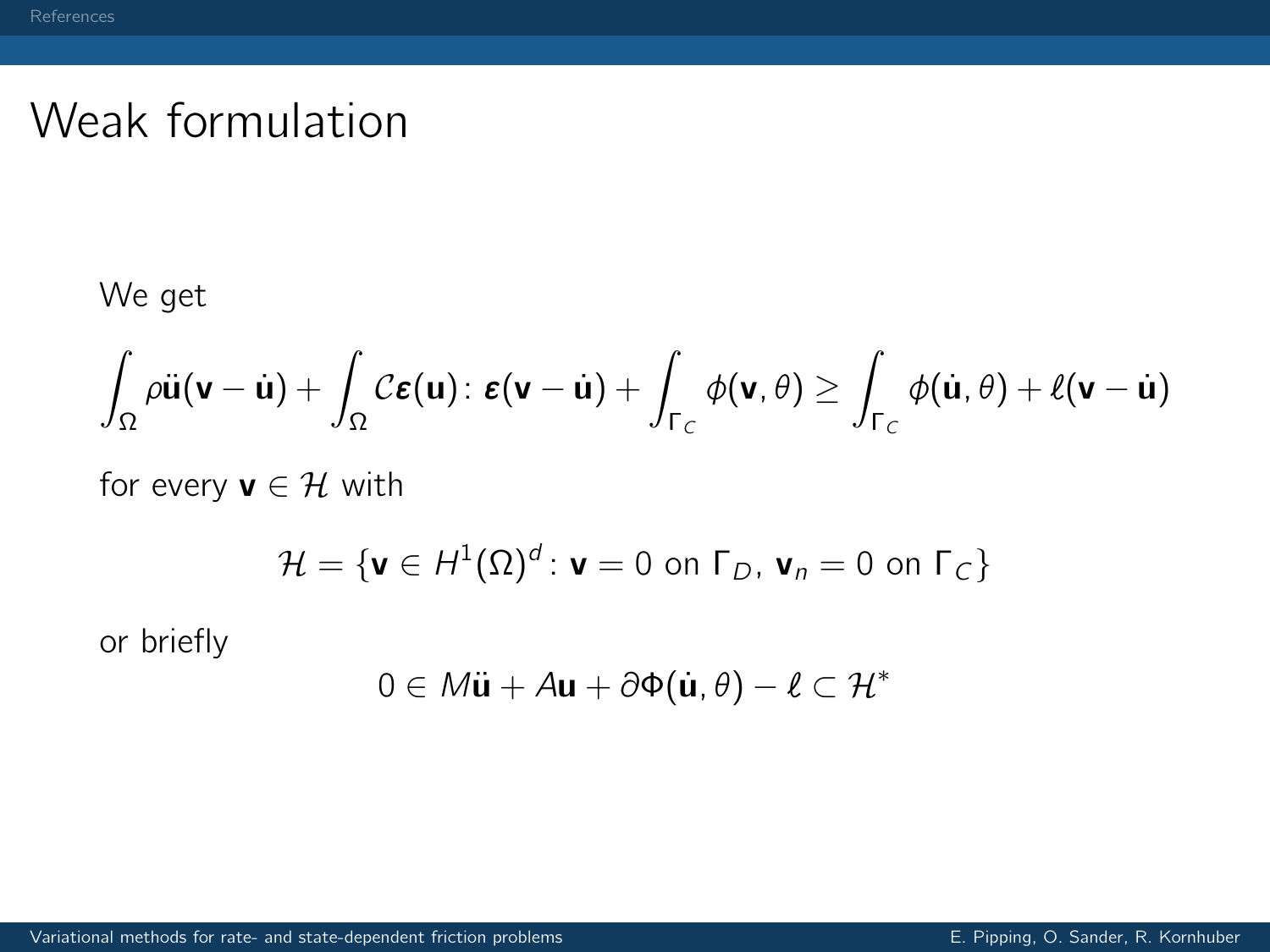### Time discretisation

#### Turn

$$
0 \in M\ddot{\mathbf{u}} + A\mathbf{u} + \partial \Phi(\dot{\mathbf{u}}, \theta) - \ell, \qquad \dot{\theta} = \dot{\theta}(|\dot{\mathbf{u}}|, \theta)
$$

into

$$
0 \in M\ddot{\mathbf{u}}_n + A\mathbf{u}_n + \partial \Phi(\dot{\mathbf{u}}_n, \theta_n) - \ell_n, \qquad \dot{\theta} = \dot{\theta}(|\dot{\mathbf{u}}_n|, \theta)
$$

and then (e.g. using the Newmark- $\beta$ -method)

$$
0\in \frac{2}{\Delta t}\mathcal{M}\dot{\mathbf{u}}_n+\frac{\Delta t}{2}\mathcal{A}\dot{\mathbf{u}}_n+\partial \Phi(\dot{\mathbf{u}}_n,\theta_n)-\boldsymbol{\ell}_n+\ldots \quad \theta_n=\theta_n(|\dot{\mathbf{u}}_n|,\ldots)
$$

 $\rightarrow$  convex minimisation problem + a step on each ODE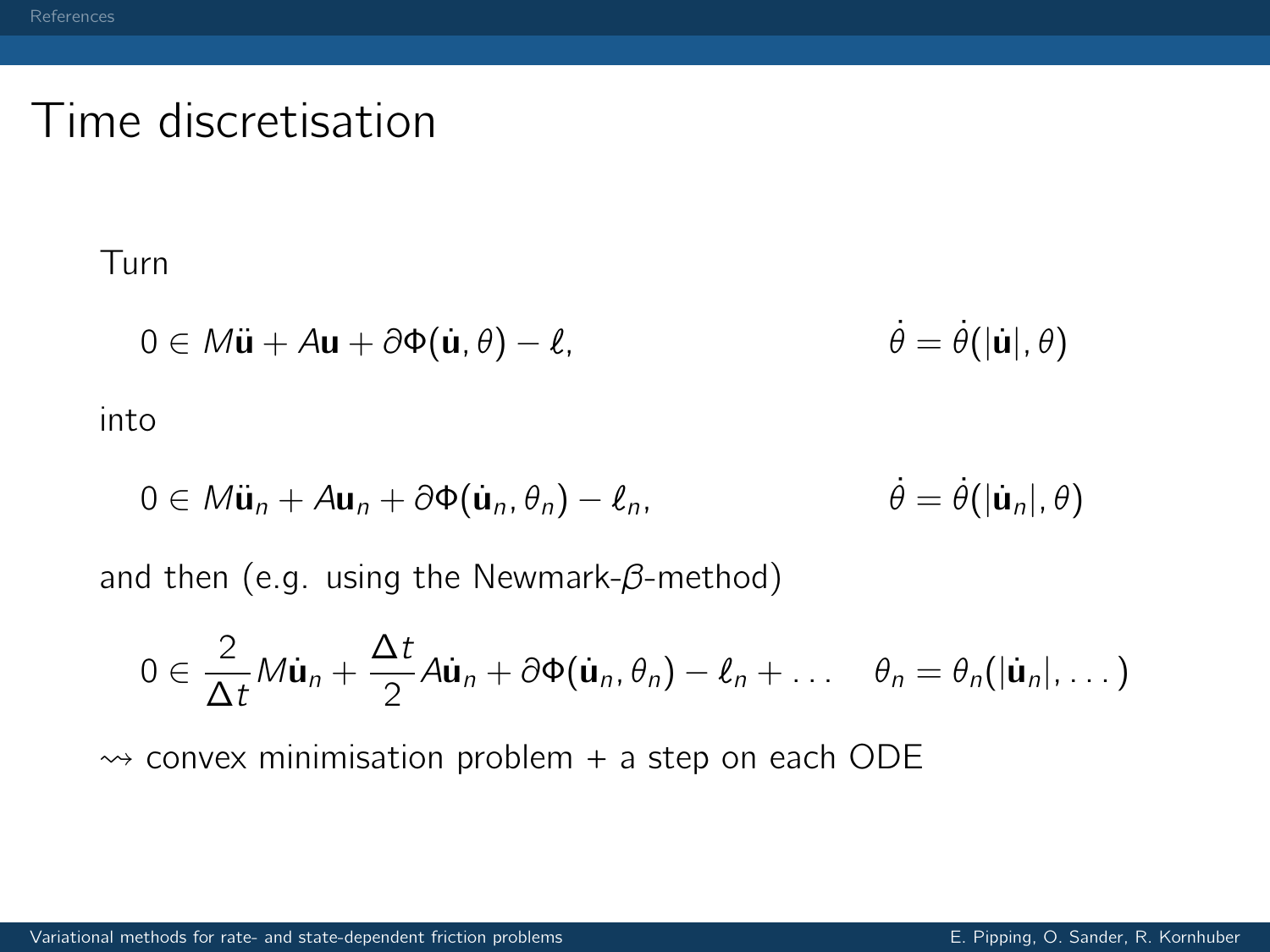

$$
T: \mathcal{H} \to \mathcal{H} \begin{cases} (1) \text{ trace map} + \text{norm} \\ (2) \text{ solve ODEs} \\ (3) \text{ convex minimisation} \end{cases}
$$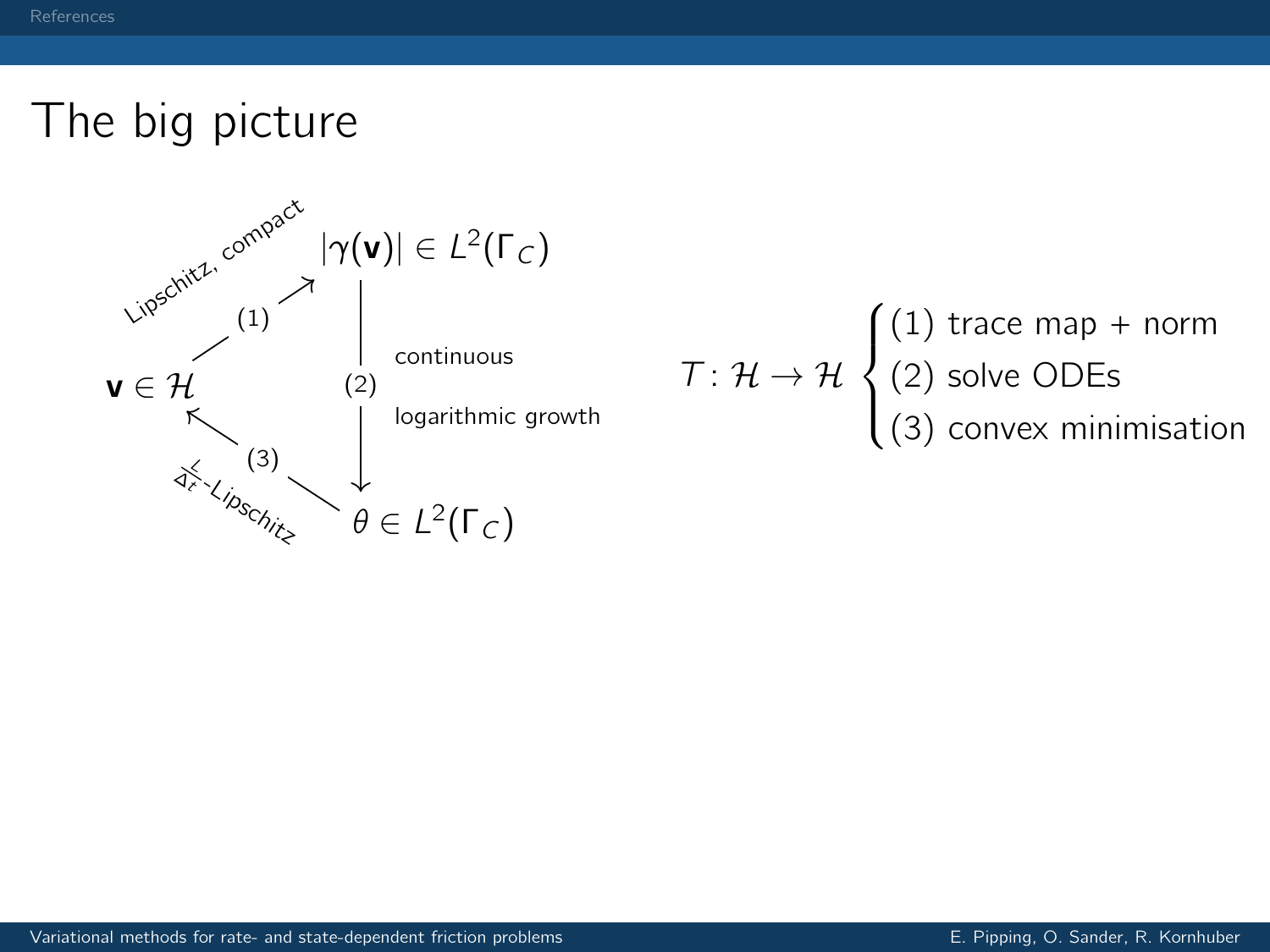

•  $\bf{Q}$ : Does T have a fixed point? **A**: Yes, by Schauder's theorem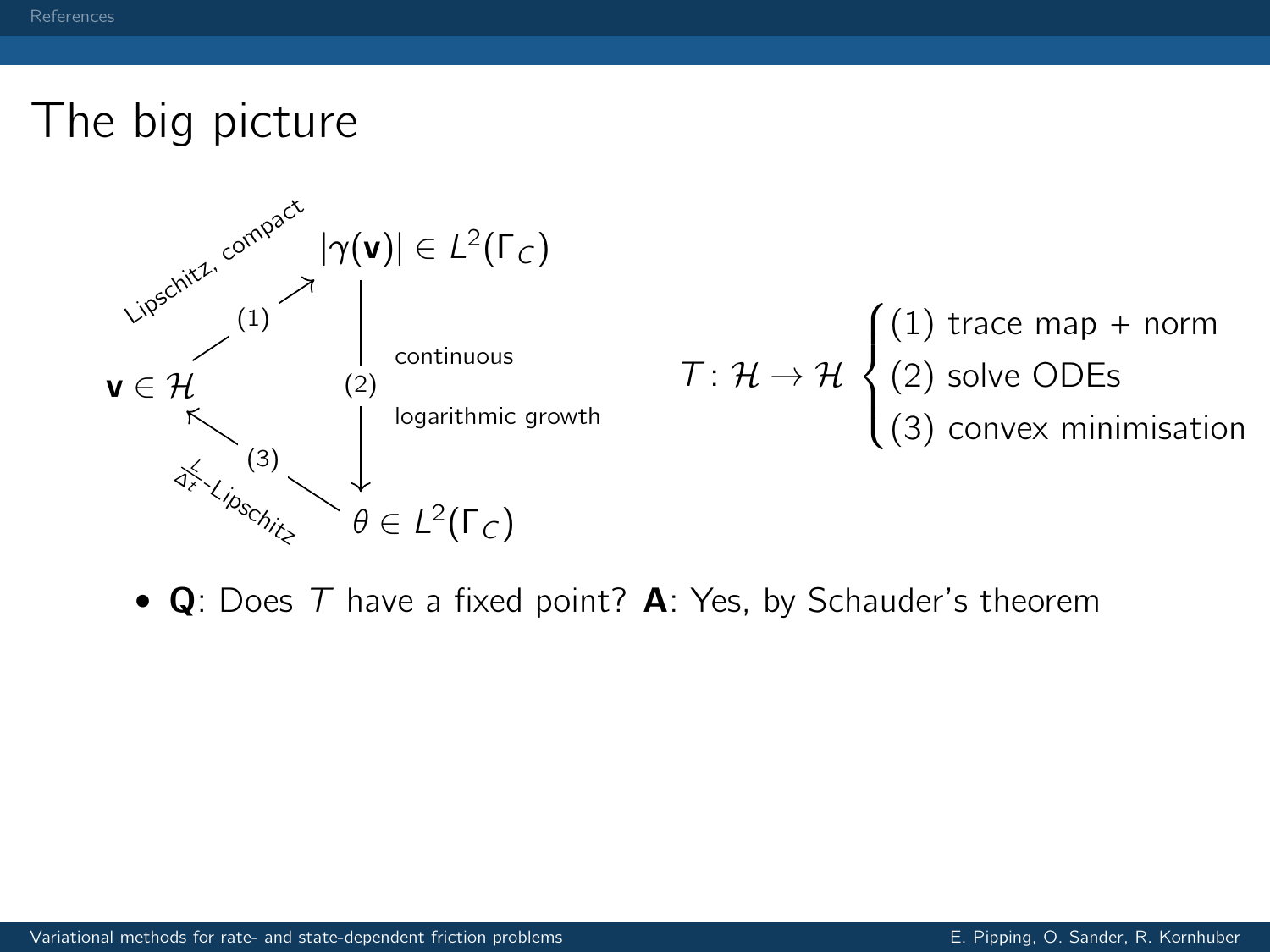

- $\bf{Q}$ : Does T have a fixed point? **A**: Yes, by Schauder's theorem
- **Q**: Is it unique?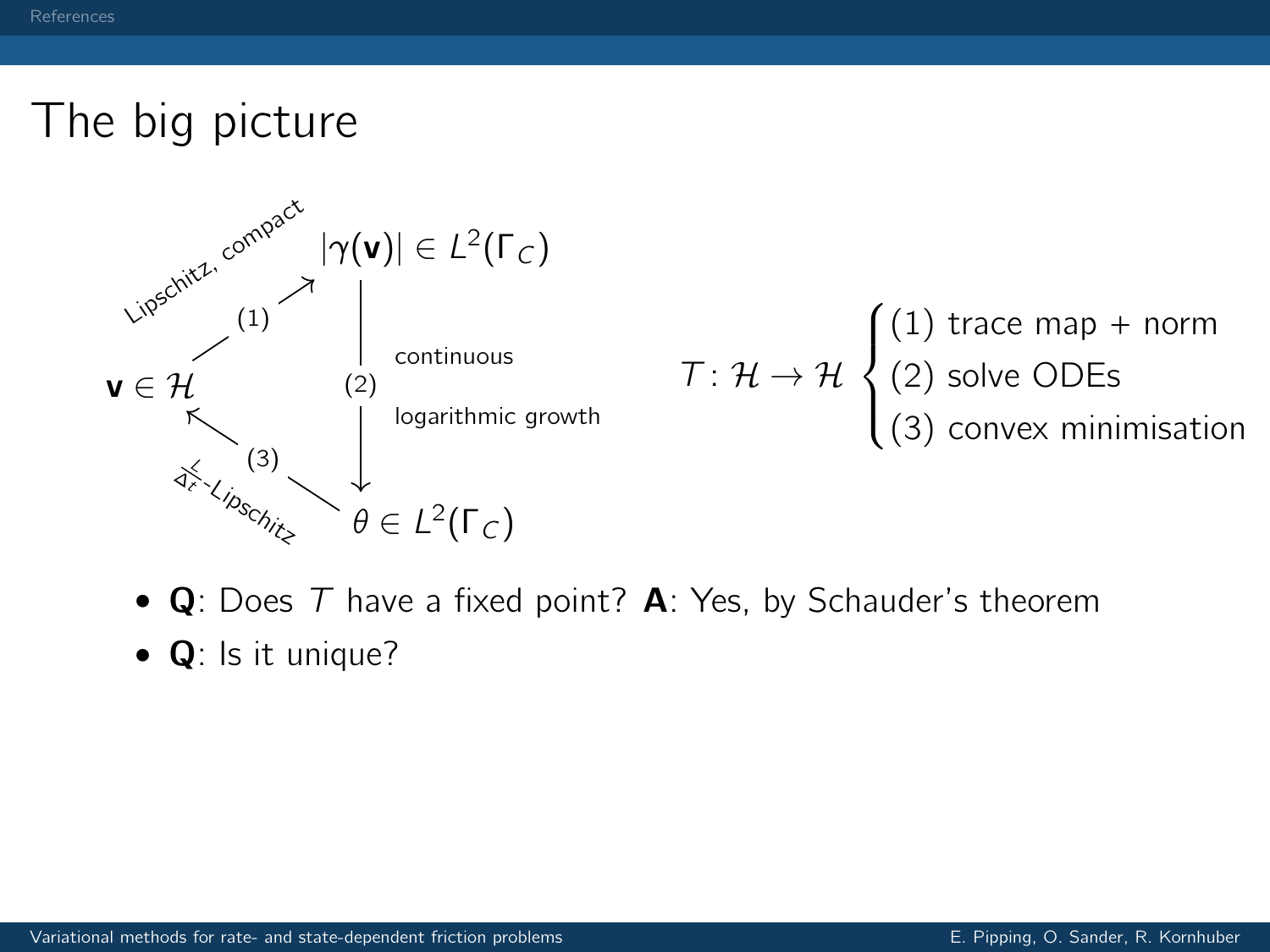

- $\bf{Q}$ : Does T have a fixed point? **A**: Yes, by Schauder's theorem
- **Q**: Is it unique?
- Q: Does  $T^n$ v always converge? A: A subsequence does (in norm).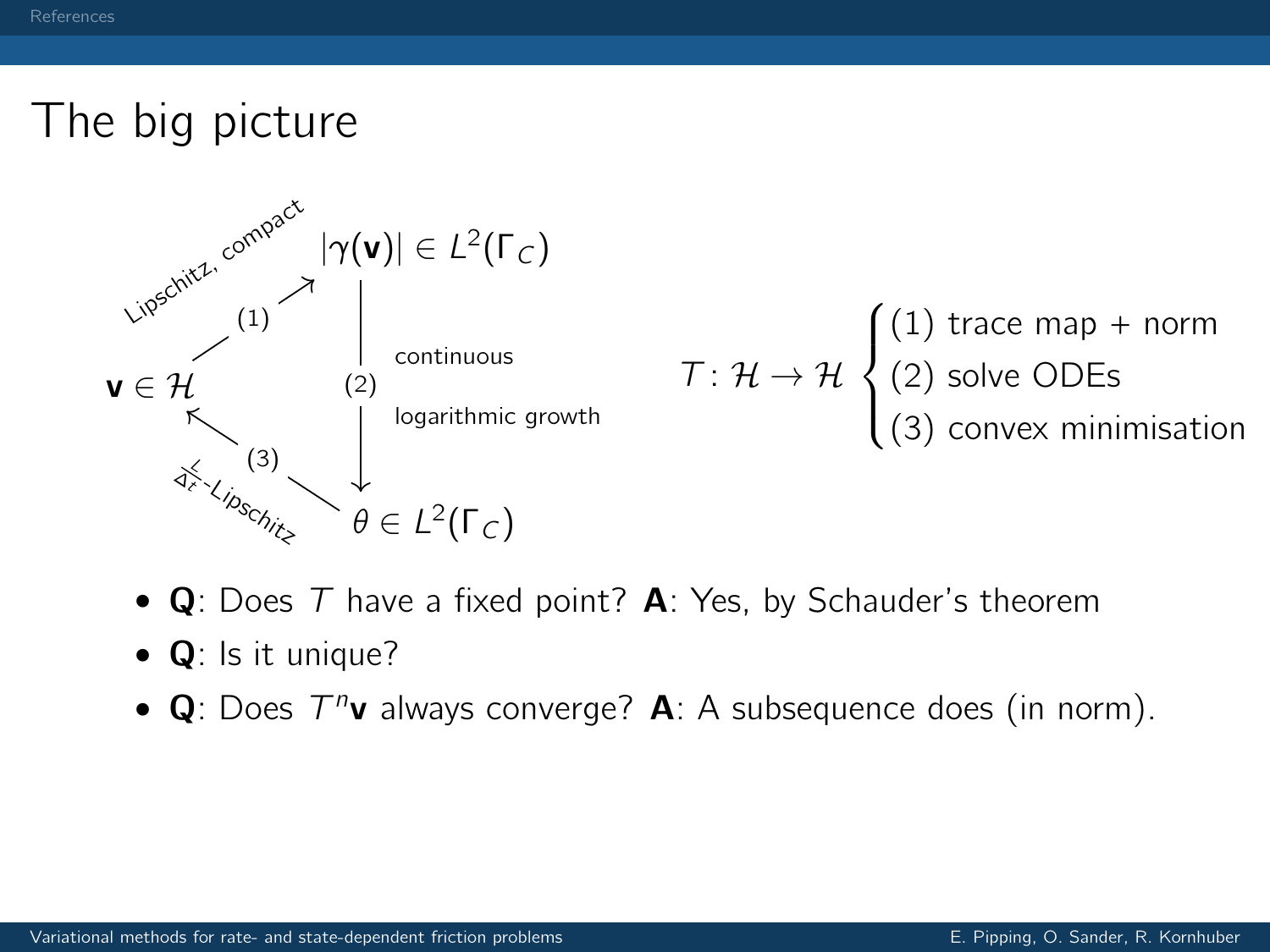

- $\bf{Q}$ : Does T have a fixed point? **A**: Yes, by Schauder's theorem
- **Q**: Is it unique?
- Q: Does  $T^n$ v always converge? A: A subsequence does (in norm).
- **Q**: Does it converge to a fixed point?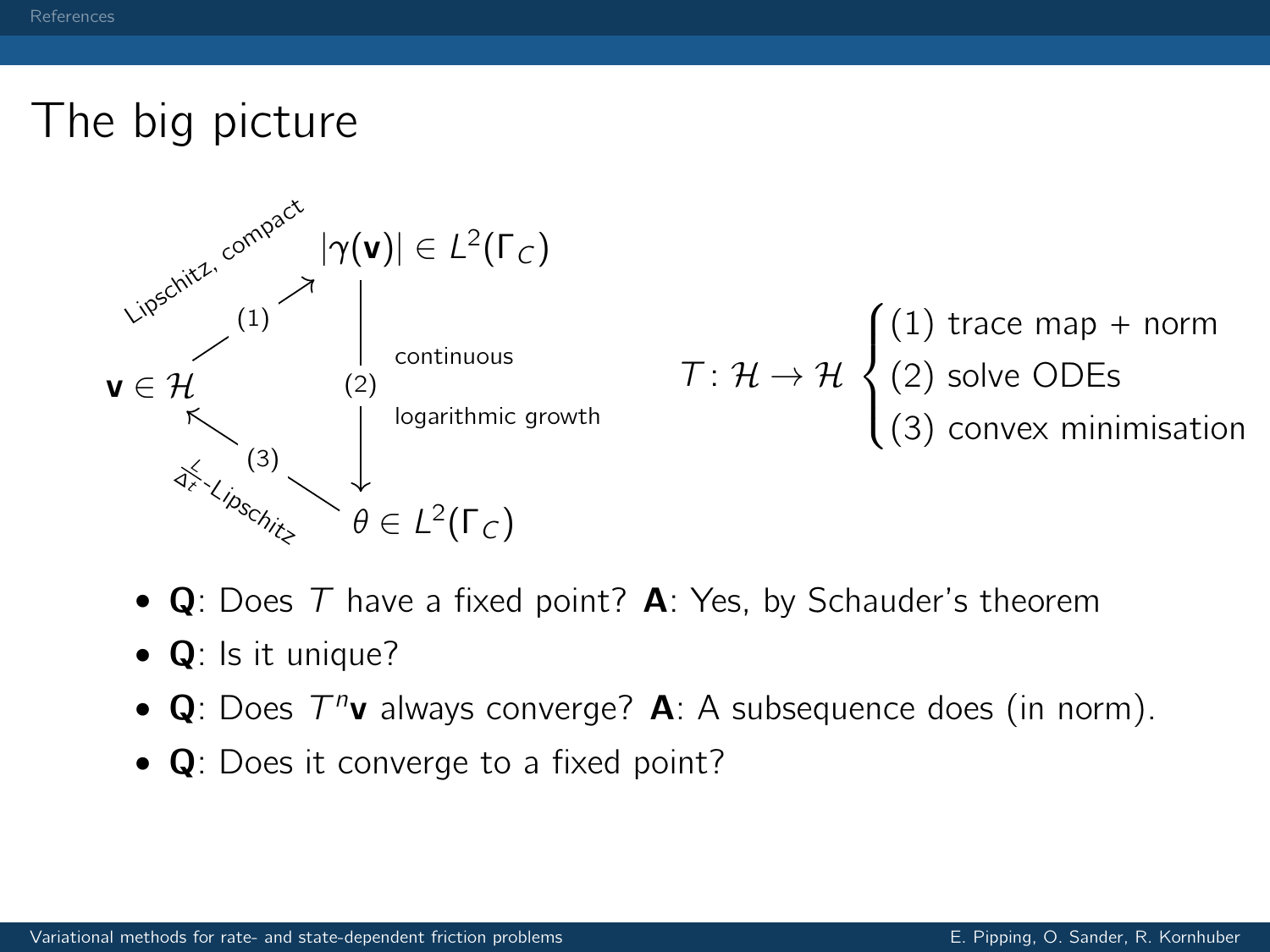

- $\bf{Q}$ : Does T have a fixed point? **A**: Yes, by Schauder's theorem
- **Q**: Is it unique?
- Q: Does  $T^n$ v always converge? A: A subsequence does (in norm).
- **Q**: Does it converge to a fixed point?
- **Q**: What about the time-continuous case?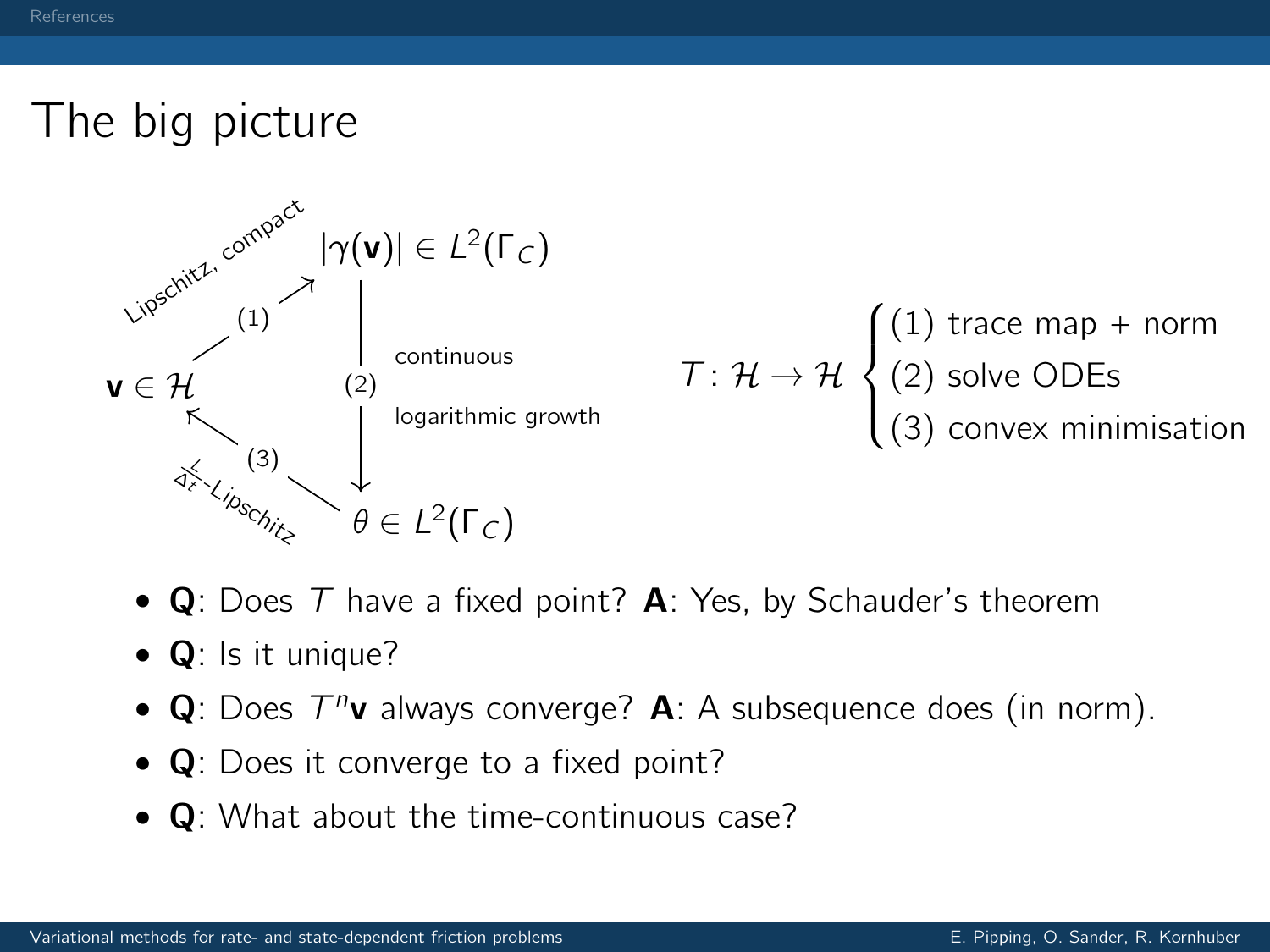## Numerical simulation of a sample problem

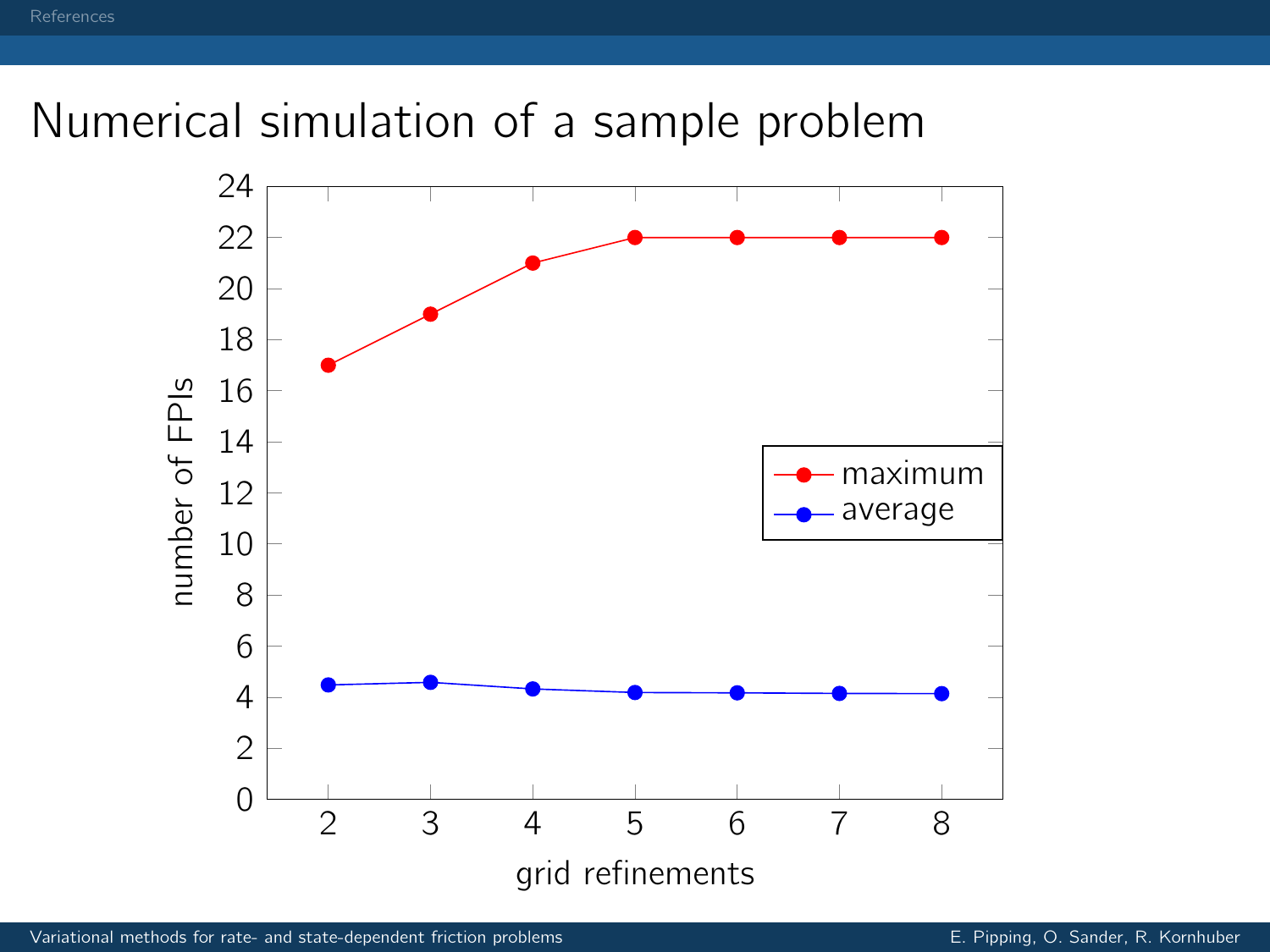# Snapshots of the same problem (1/2)

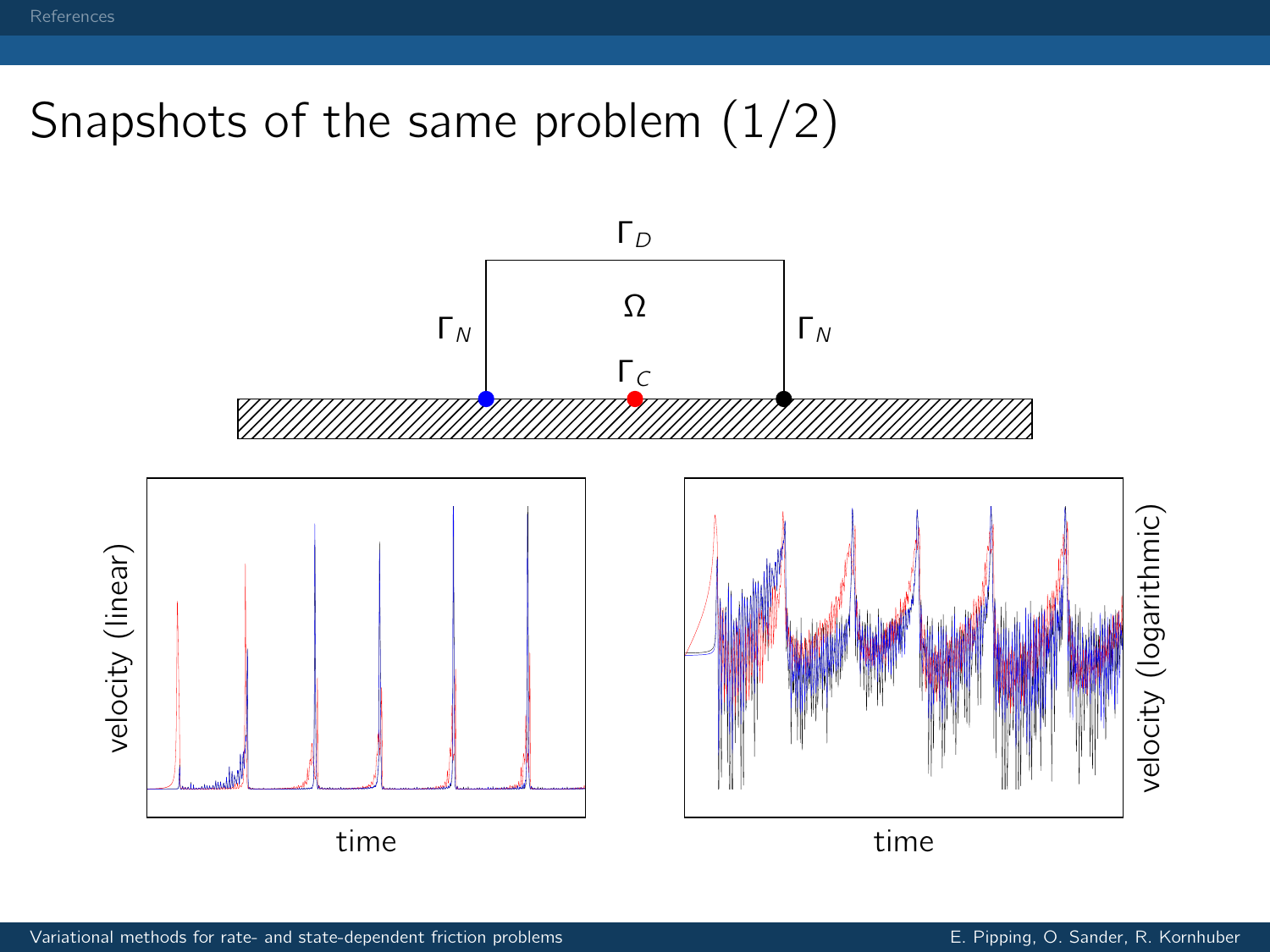## Snapshots of the same problem (2/2)